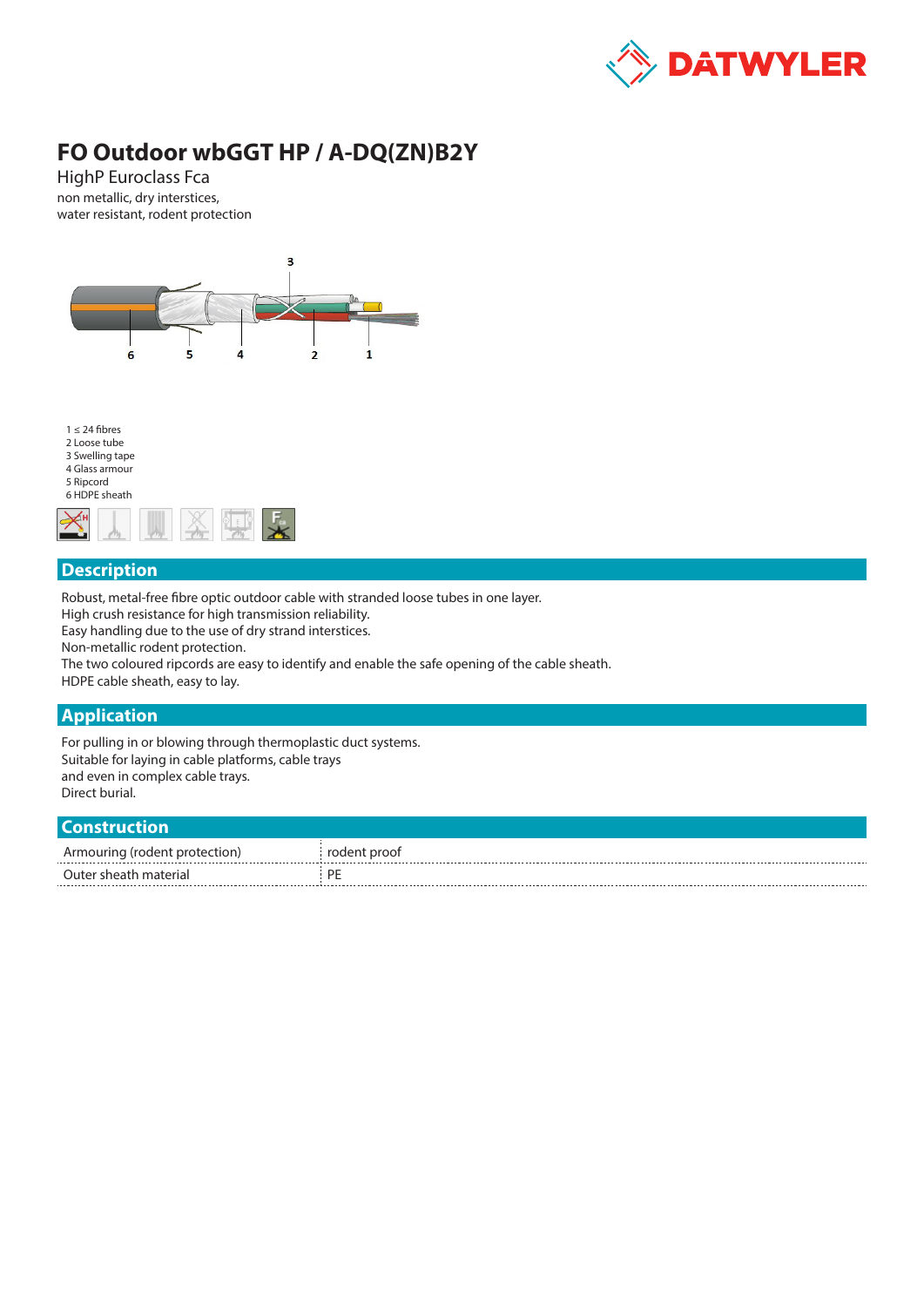

# **General Properties**

| Imprint                  | DATWYLER «cable type» «Datwyler designation» «DIN designation» «no. of fibres» «fibre<br>type» «add. text» «batch no.» «meter marks» |
|--------------------------|--------------------------------------------------------------------------------------------------------------------------------------|
| Installation temperature | $-10\,^{\circ}\text{C}$ - +50 $^{\circ}\text{C}$                                                                                     |
| Operating temperature    | -40 °C - +70 °C                                                                                                                      |
| Storage temperature      | -40 °C - +70 °C                                                                                                                      |

## **Standards**

| IEC 60794-1-21 E1                                  |
|----------------------------------------------------|
| IEC 60794-1-21 E3                                  |
| i IEC 60794-1-21 E4                                |
| IEC 60794-1-21 E6                                  |
| IEC 60794-1-21 E7                                  |
| IEC 60794-1-21 E11                                 |
| IEC 60794-1-22 F5                                  |
| EN 13501-6                                         |
| i IEC 60754-1/-2, EN 60754-1/-2, VDE 0482-754-1/-2 |
|                                                    |

| <b>Versions</b>        |                        |                            |                        |                       |                                  |                               |                    |                            |                                         |                                           |                               |                     |
|------------------------|------------------------|----------------------------|------------------------|-----------------------|----------------------------------|-------------------------------|--------------------|----------------------------|-----------------------------------------|-------------------------------------------|-------------------------------|---------------------|
| <b>Material number</b> | Product                | <b>Reaction To</b><br>Fire | Outer sheath<br>colour | <b>Fibre type</b>     | Outer sheath<br>diameter<br>[mm] | <b>Bending</b><br>radius [mm] | Weight [kg\<br>km] | <b>Tensile load</b><br>[N] | Crush resist-<br>ance short<br>term [N] | Crush resist-<br>ance continu-<br>ous [N] | <b>Fire load</b><br>$[kWh\m]$ | <b>Packing unit</b> |
| 19005900FZ             | FO Outdoor<br>HP 1x12  | Fca                        | black                  | E9/125<br>G.652.D OS2 | 12                               | 180                           | 136                | 9,000                      | 8,000                                   | 3,000                                     | 1.04                          | by the metre        |
| 19065100FZ             | FO Outdoor<br>HP 1x12  | Fca                        | black                  | G50/125 OM3           | 12                               | 180                           | 136                | 9,000                      | 8,000                                   | 3,000                                     | 1.04                          | by the metre        |
| 18674800FZ             | FO Outdoor<br>HP 2x12  | Fca                        | black                  | E9/125<br>G.652.D OS2 | 12                               | 180                           | 136                | 9,000                      | 8,000                                   | 3,000                                     | 1.04                          | by the metre        |
| 19036800FZ             | FO Outdoor<br>HP 2x12  | Fca                        | black                  | G50/125 OM3           | 12                               | 180                           | 136                | 9,000                      | 8,000                                   | 3,000                                     | 1.04                          | by the metre        |
| 19444400FZ             | FO Outdoor<br>HP 2x12  | Fca                        | black                  | G50/125 OM4           | 12                               | 180                           | 136                | 9,000                      | 8,000                                   | 3,000                                     | 1.04                          | by the metre        |
| 19005800FZ             | FO Outdoor<br>HP 3x12  | Fca                        | black                  | E9/125<br>G.652.D OS2 | 12                               | 180                           | 136                | 9,000                      | 8,000                                   | 3,000                                     | 1.04                          | by the metre        |
| 18738500FZ             | FO Outdoor<br>HP 4x12  | Fca                        | black                  | E9/125<br>G.652.D OS2 | 12                               | 180                           | 136                | 9,000                      | 8,000                                   | 3,000                                     | 1.04                          | by the metre        |
| 19036900FZ             | FO Outdoor<br>HP 4x12  | Fca                        | black                  | G50/125 OM3           | 12                               | 180                           | 136                | 9,000                      | 8,000                                   | 3,000                                     | 1.04                          | by the metre        |
| 19017100FZ             | FO Outdoor<br>HP 5x12  | Fca                        | black                  | E9/125<br>G.652.D OS2 | 12                               | 180                           | 136                | 9,000                      | 8,000                                   | 3,000                                     | 1.04                          | by the metre        |
| 19017200FZ             | FO Outdoor<br>HP 6x12  | Fca                        | black                  | E9/125<br>G.652.D OS2 | 12.8                             | 195                           | 151                | 9,000                      | 8,000                                   | 3,000                                     | 1.137                         | by the metre        |
| 18676000FZ             | FO Outdoor<br>HP 8x12  | Fca                        | black                  | E9/125<br>G.652.D OS2 | 14                               | 210                           | 179                | 9,000                      | 8,000                                   | 3,000                                     | 1.305                         | by the metre        |
| 19617400FZ             | FO Outdoor<br>HP 8x12  | Fca                        | black                  | G50/125 OM4           | 14                               | 210                           | 179                | 9,000                      | 8,000                                   | 3,000                                     | 1.305                         | by the metre        |
| 19017400FZ             | FO Outdoor<br>HP 9x12  | Fca                        | black                  | E9/125<br>G.652.D OS2 | 15.4                             | 230                           | 209                | 9,000                      | 8,000                                   | 3,000                                     | 1.491                         | by the metre        |
| 19017500FZ             | FO Outdoor<br>HP 10x12 | Fca                        | black                  | E9/125<br>G.652.D OS2 | 15.4                             | 230                           | 209                | 9,000                      | 8,000                                   | 3,000                                     | 1.491                         | by the metre        |
| 19269700FZ             | FO Outdoor<br>HP 10x12 | Fca                        | black                  | G50/125 OM3           | 15.4                             | 230                           | 209                | 9,000                      | 8,000                                   | 3,000                                     | 1.491                         | by the metre        |
| 18739400FZ             | FO Outdoor<br>HP 12x12 | Fca                        | black                  | E9/125<br>G.652.D OS2 | 16.9                             | 255                           | 246                | 9,000                      | 8,000                                   | 3,000                                     | 1.707                         | by the metre        |
| 19031100FZ             | FO Outdoor<br>HP 12x12 | Fca                        | black                  | G50/125 OM3           | 16.9                             | 255                           | 246                | 9,000                      | 8,000                                   | 3,000                                     | 1.707                         | by the metre        |
| 19076400FZ             | FO Outdoor<br>HP 6x24  | Fca                        | black                  | E9/125<br>G.652.D OS2 | 13.8                             | 205                           | 173                | 9,000                      | 8,000                                   | 3,000                                     | 1.291                         | by the metre        |